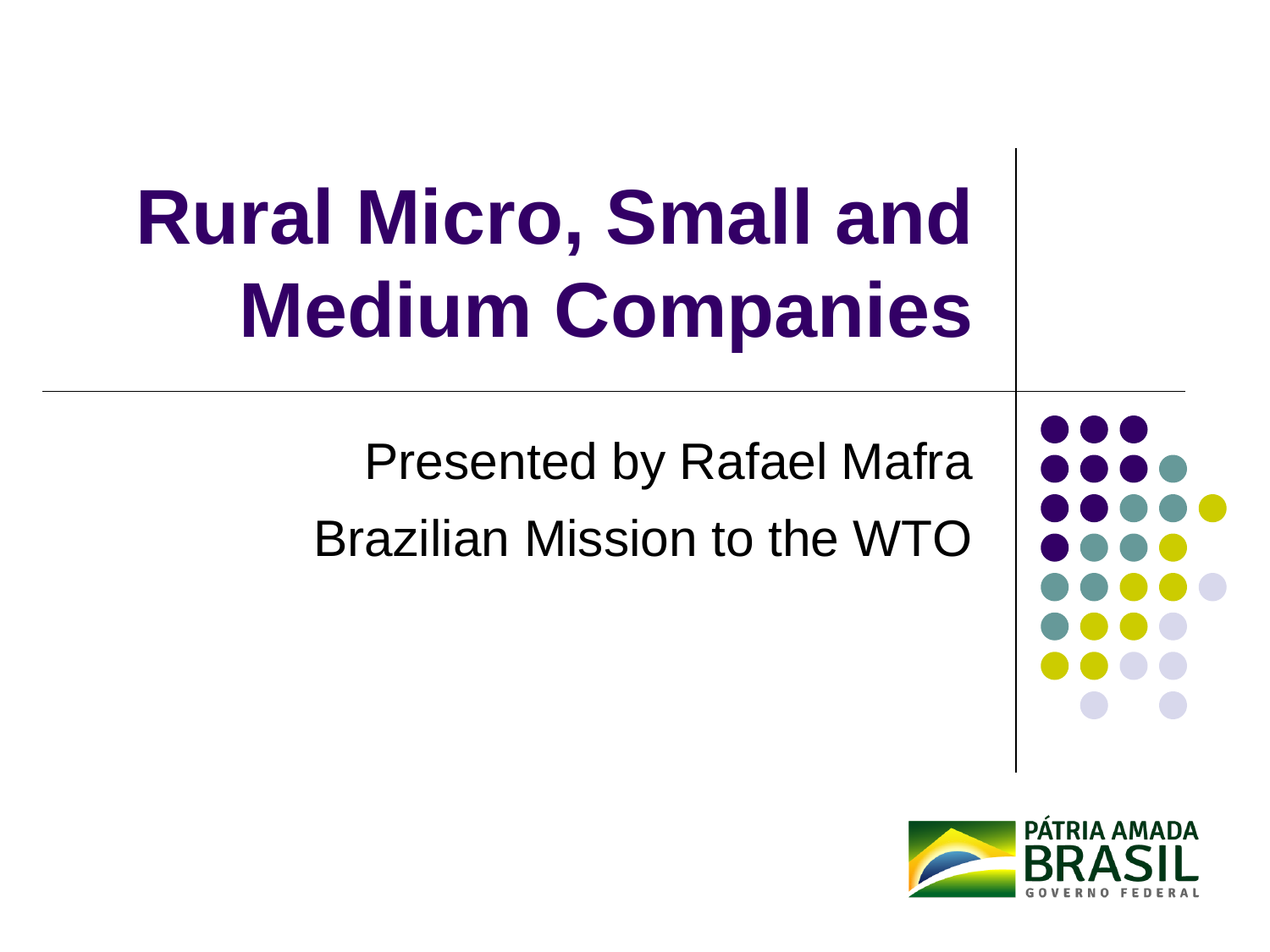#### **Overview**

Introductory remarks Brazilian history of rural MSMEs Rural MSMEs in Brazil – Numbers Rural MSMEs in Brazil – Policies Agtechs





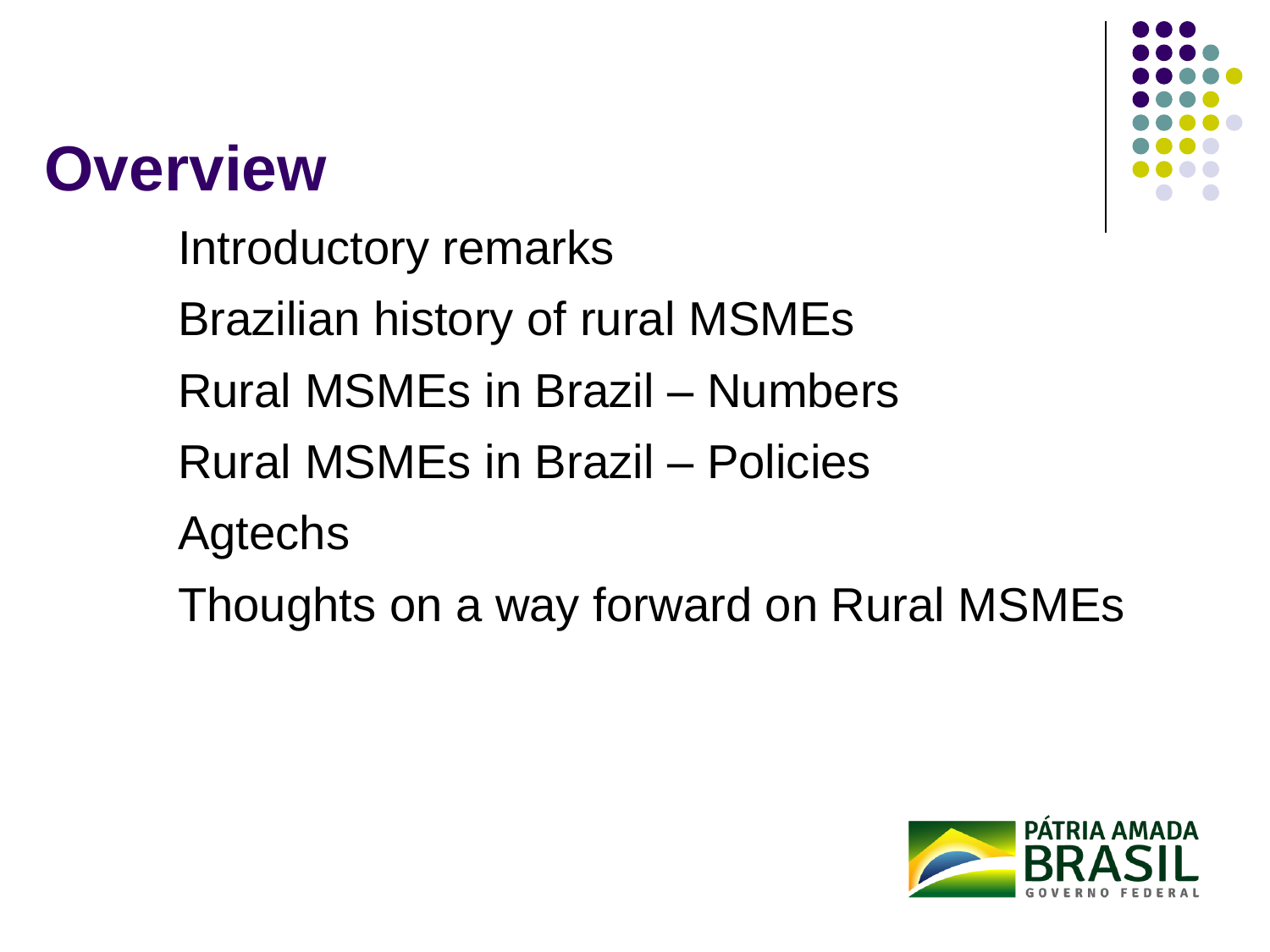#### **Introductory remarks**



⚫ Historically, agriculture is ostracized in WTO and GATT. ⚫MSMEs discussion is a meaningful opportunity to change these dynamics.



*Waldo Swiegers/Bloomberg via Getty Images*

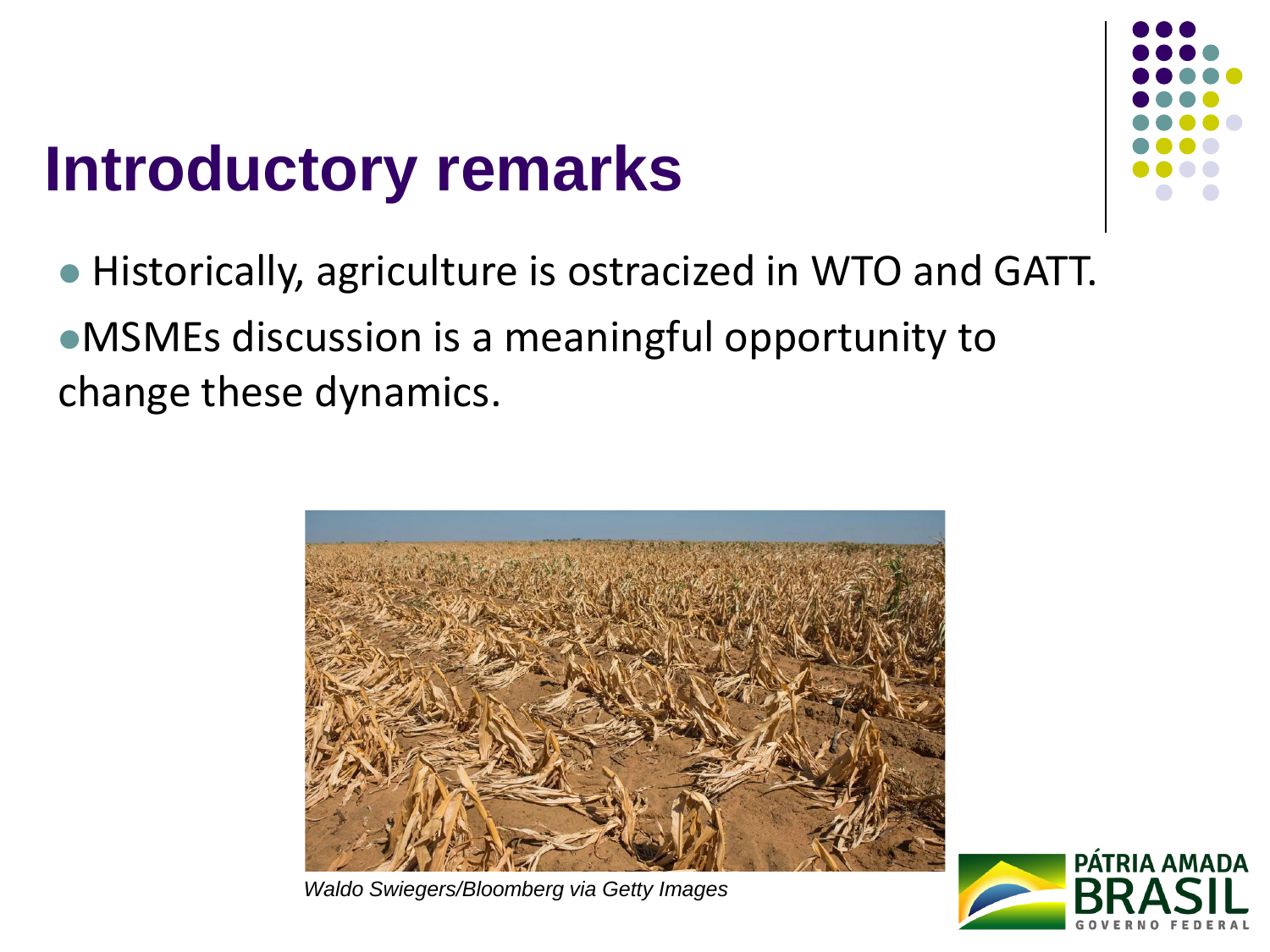#### **Introductory remarks**



*"Agriculture was treated separately in the GATT under a number of headings (…) These exemptions meant that there were few disciplines on agricultural policy, particularly in developed countries.* 

*World agriculture was thrown into disarray*."

R. Sharma Commodities and Trade Division FAO

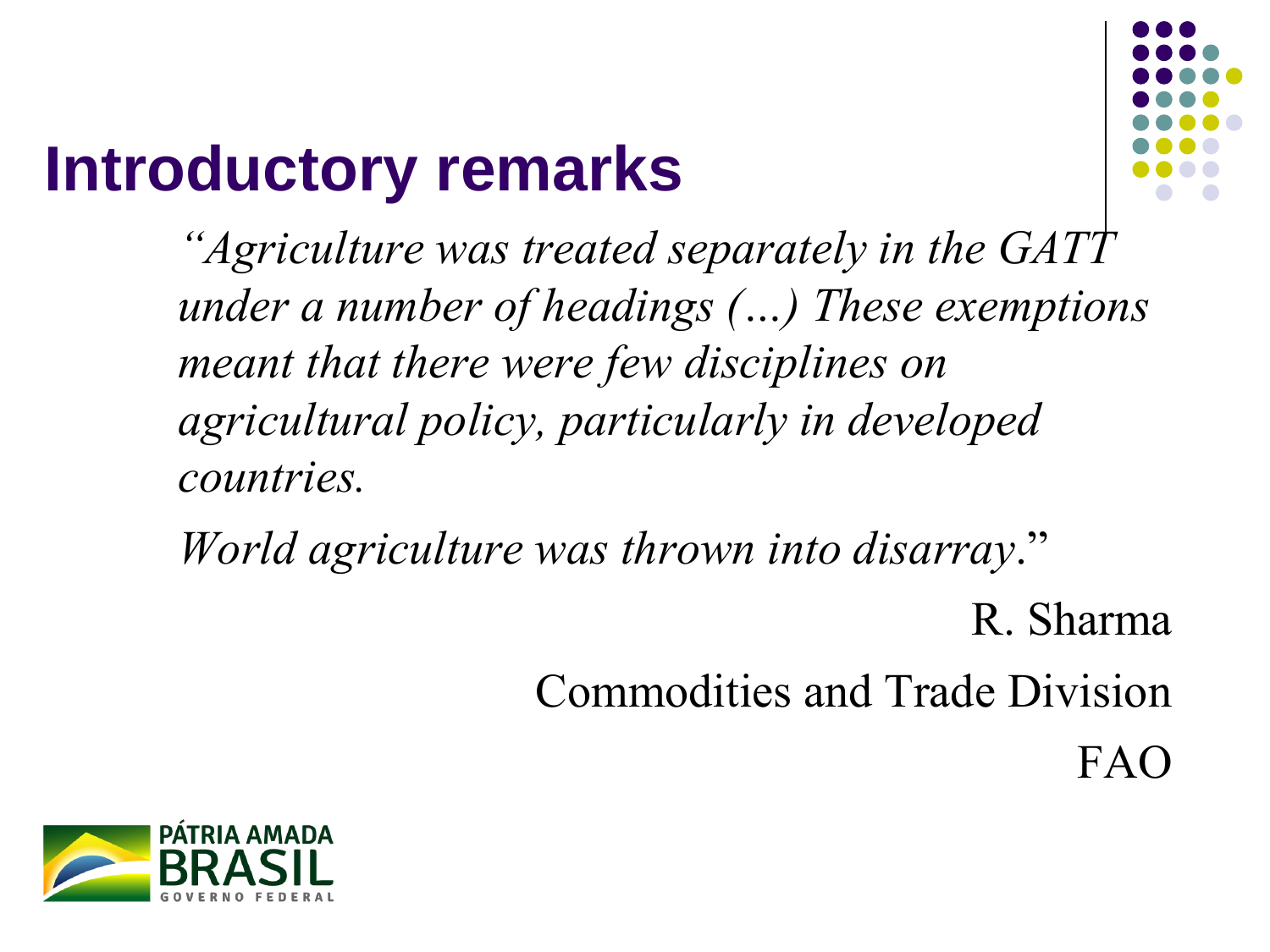

#### **Brazilian history of rural MSMEs**



Brazilian agriculture is directly connected to micro and small companies, namely through its cooperatives:

Photo: iStock/Mapa

- First law on cooperatives dating back to 1903
- Better regulated in 1932 almost a century ago
- Cooperatives: Voluntary producers union for common PÁTRIA AMADA purposes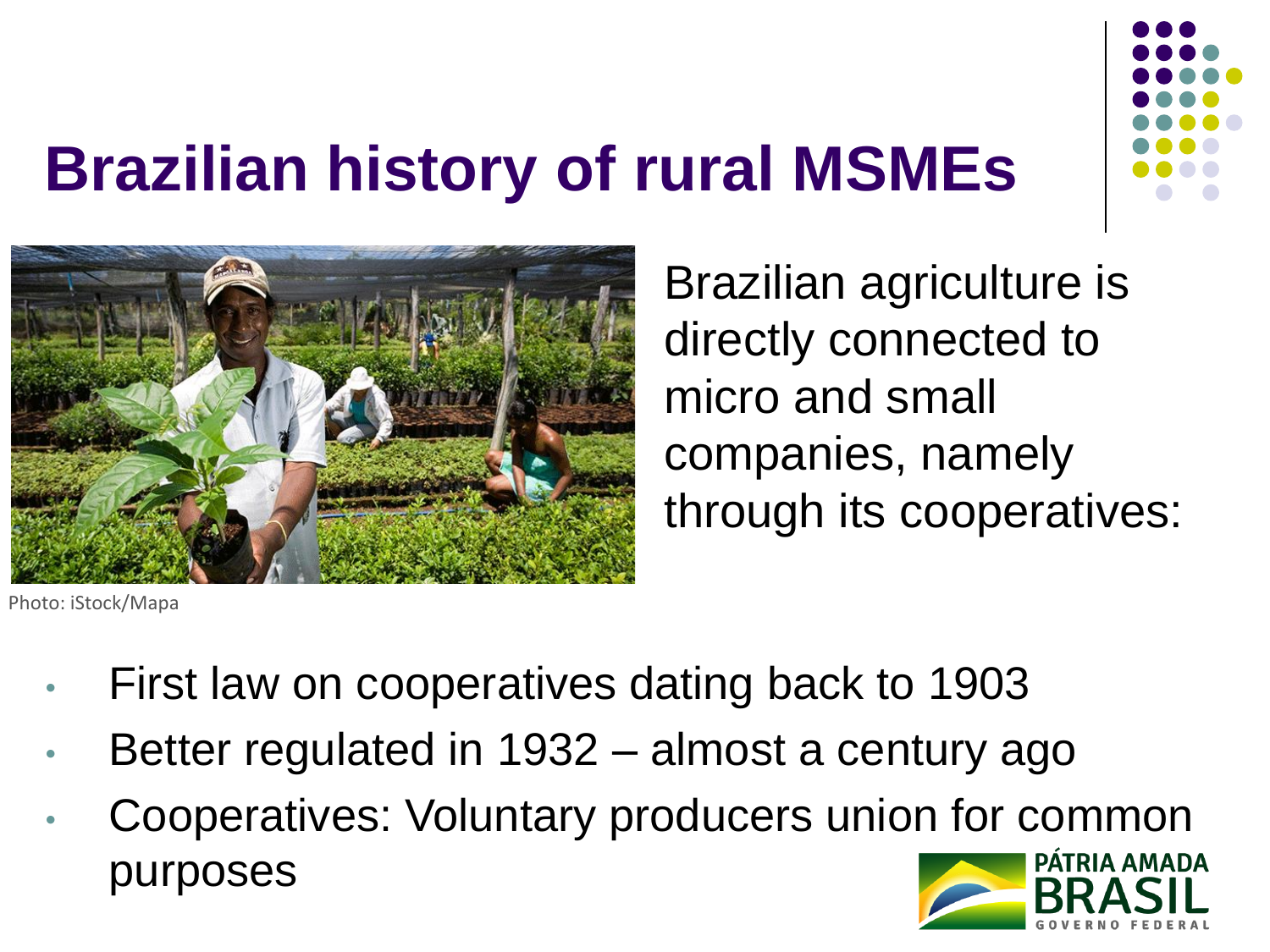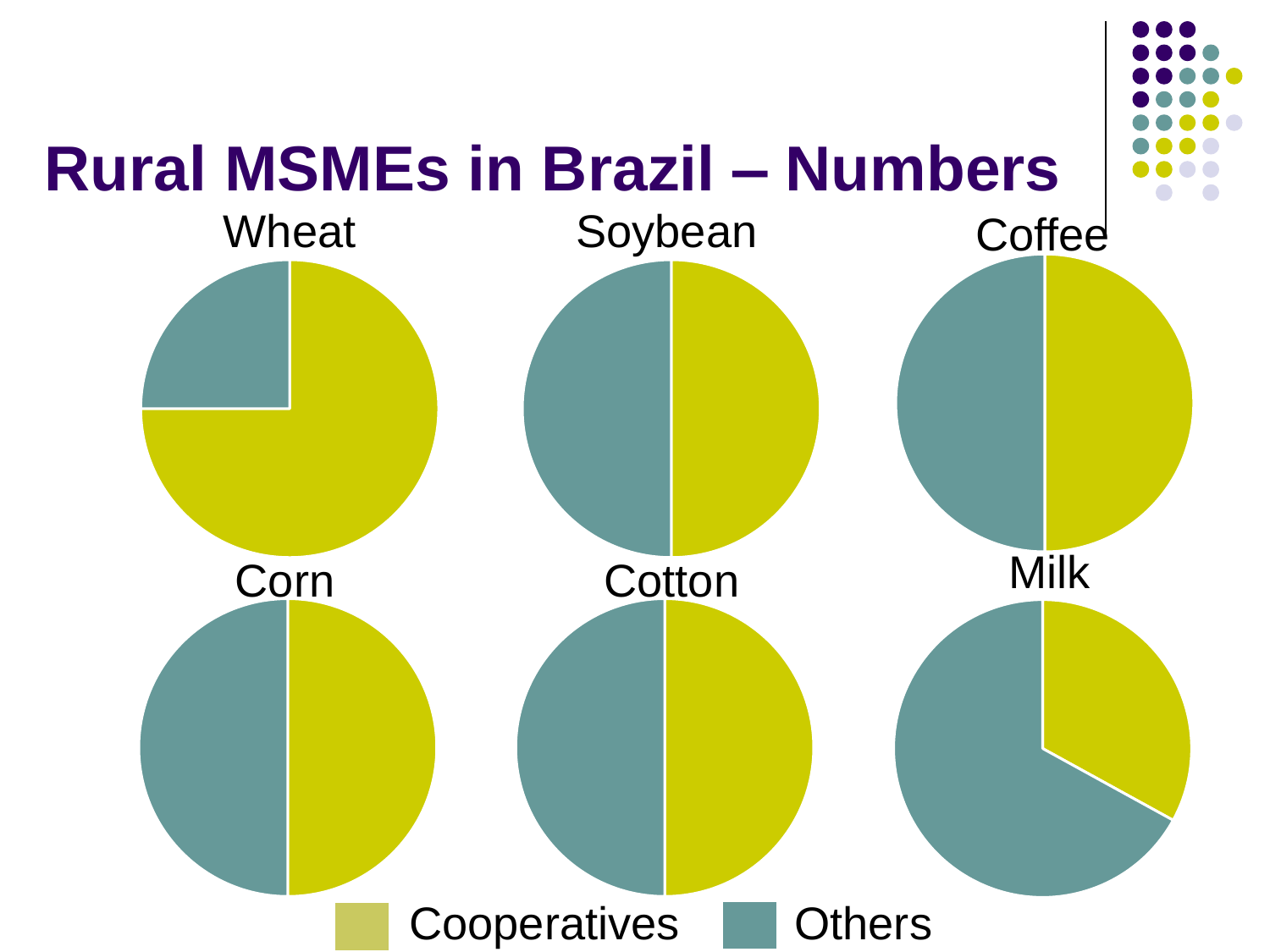

# **Rural MSMEs in Brazil - Numbers**

Number of establishments by size in 2006

 $\blacksquare$  Medium/Big - 485 K

Financed family farmers 1,33 million

Small and micro establishments 351 k

Unfinanced family farmers 3 million

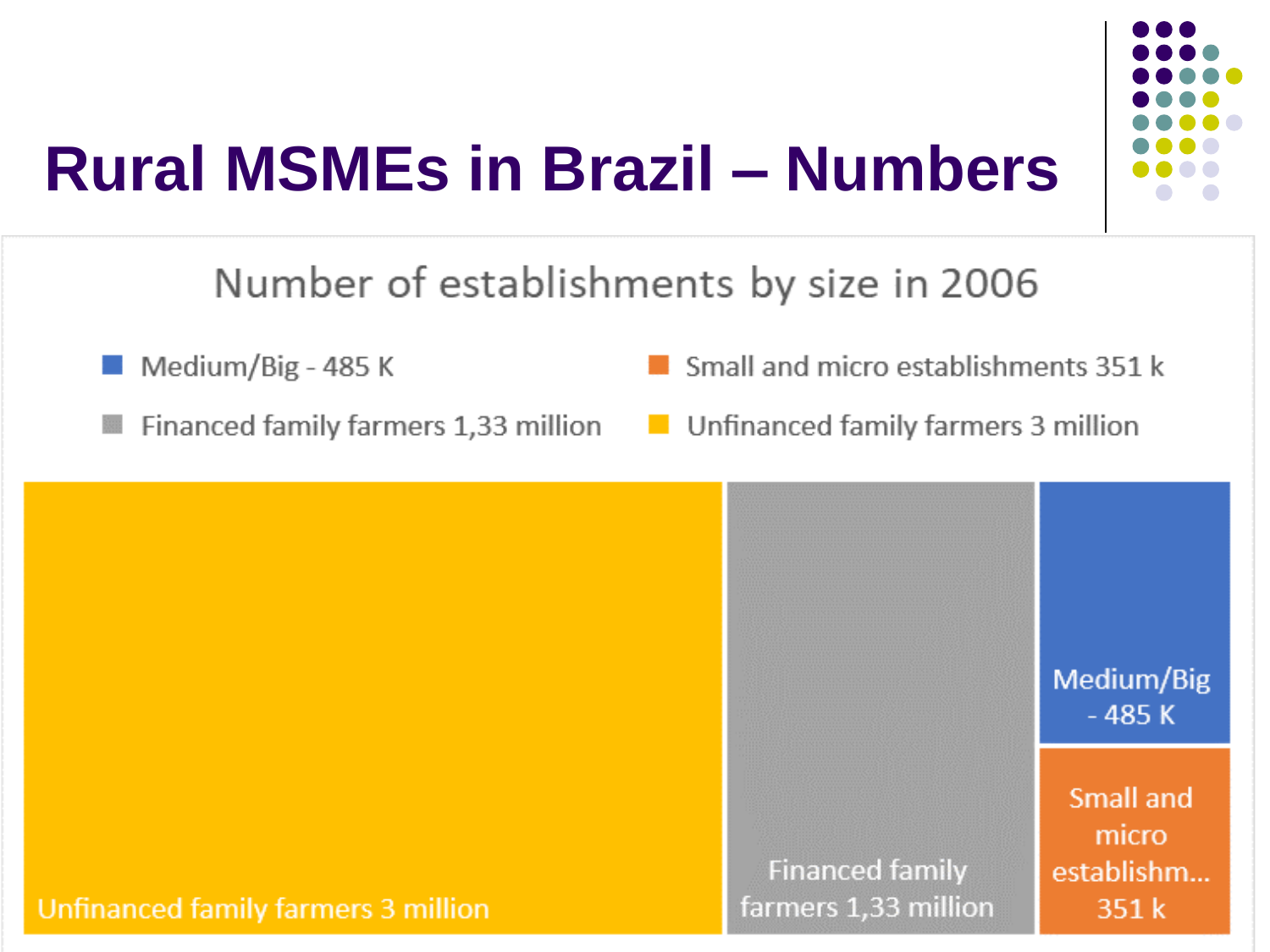#### **Rural MSMEs in Brazil - Numbers**



#### Number of establishements by size in 2017

- Medium/Big 423 k
- Financed family farmers 1,33 million
- Small and micro establishments 745 k
- Unfinanced family farmers 2,73 million

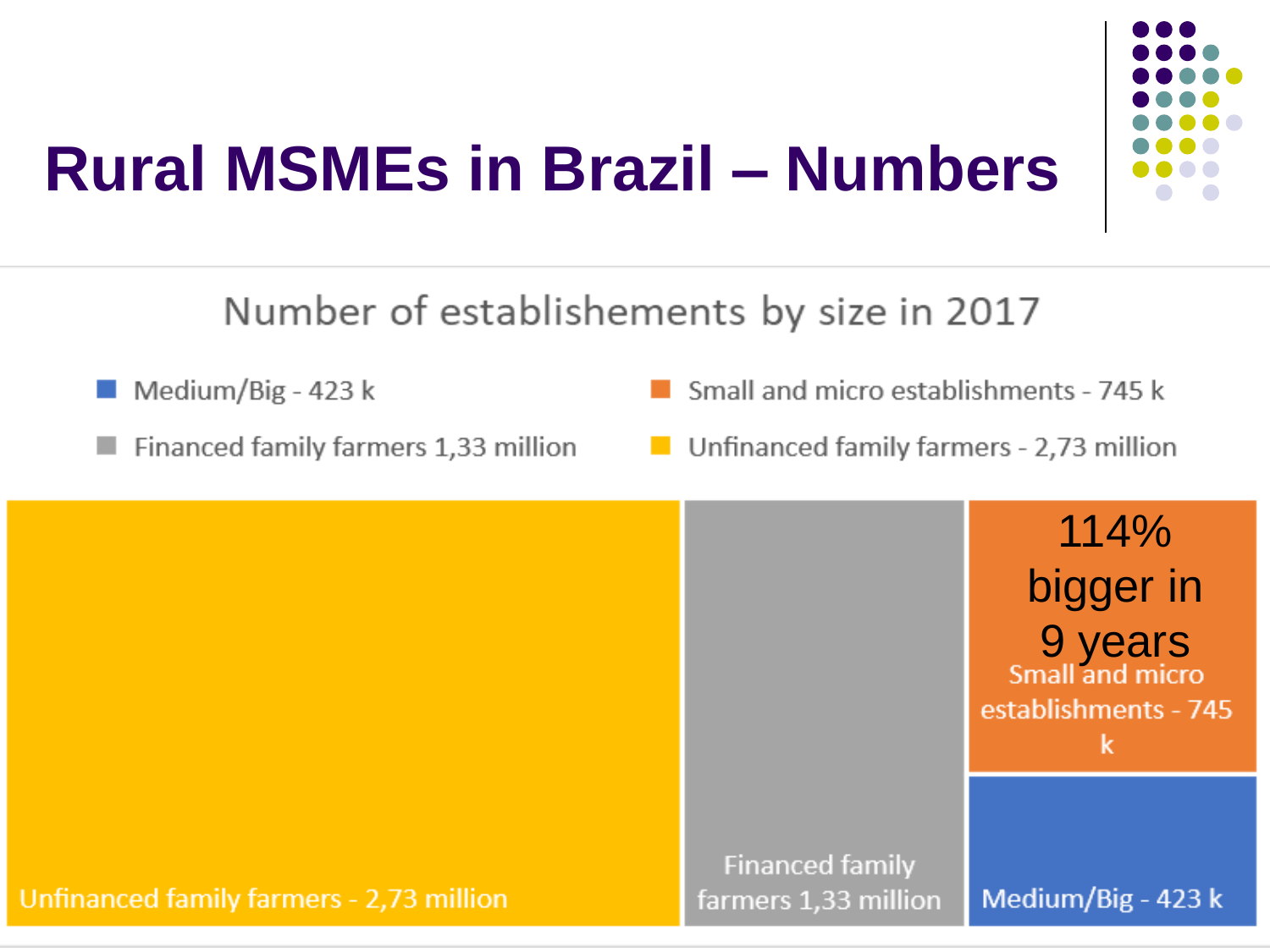### **Brazilian history of rural MSMEs**

- Credit Plano Safra and Insurance Program
- Technology and sustainability The Brazilian Agricultural Research Corporation (Embrapa) and municipal and state level technical assistance
- Market access Purchase by government institutions





SENAR/Sergipe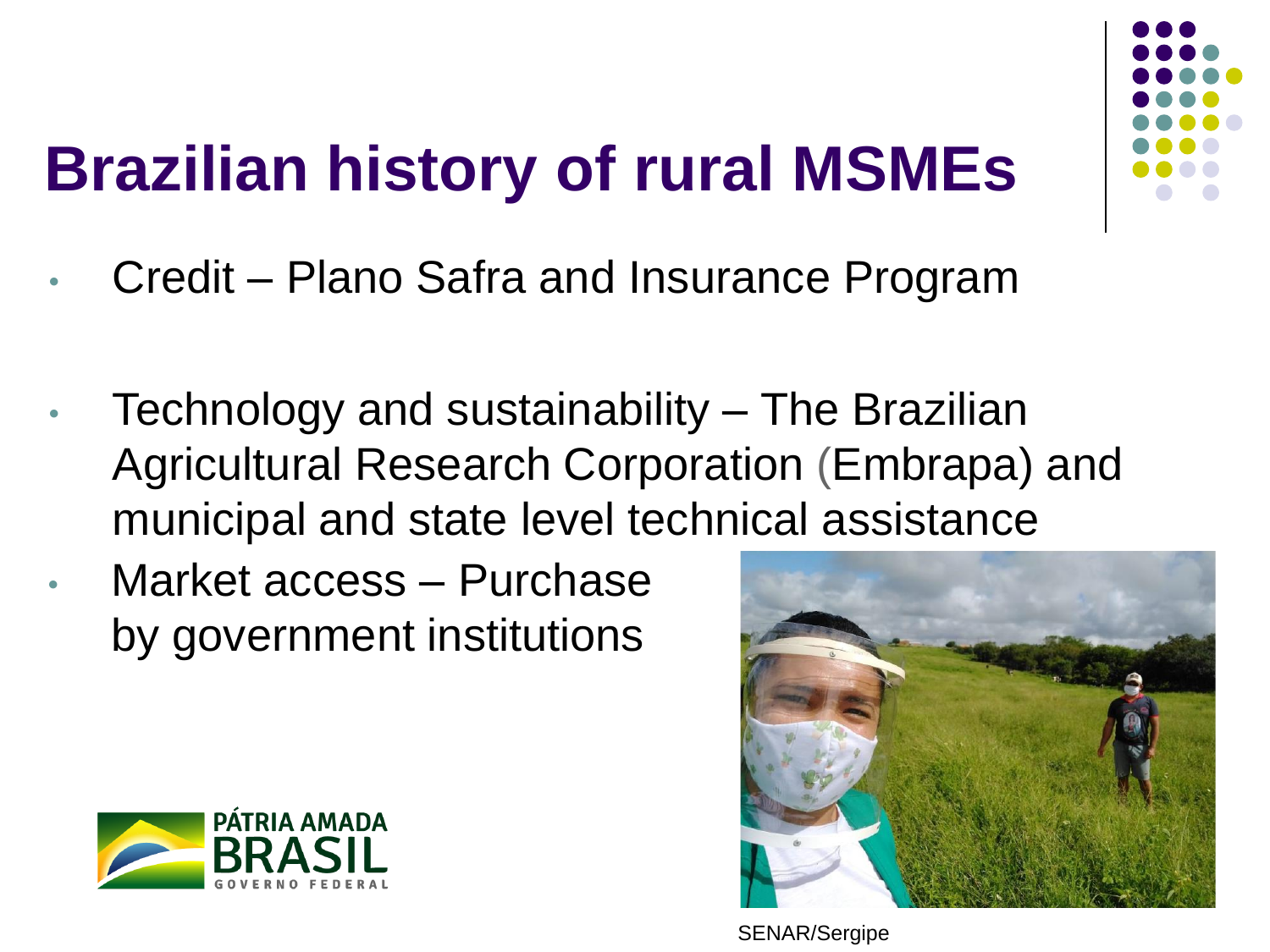#### **Agtechs**



- Companies in search for technological solutions in agriculture;
- Better efficiency on resources use;
- It can be adapted for different contexts;
- Brazil:
	- 1.125 startups in agriculture in 2019
	- 2.402 startups in agriculture in 2020

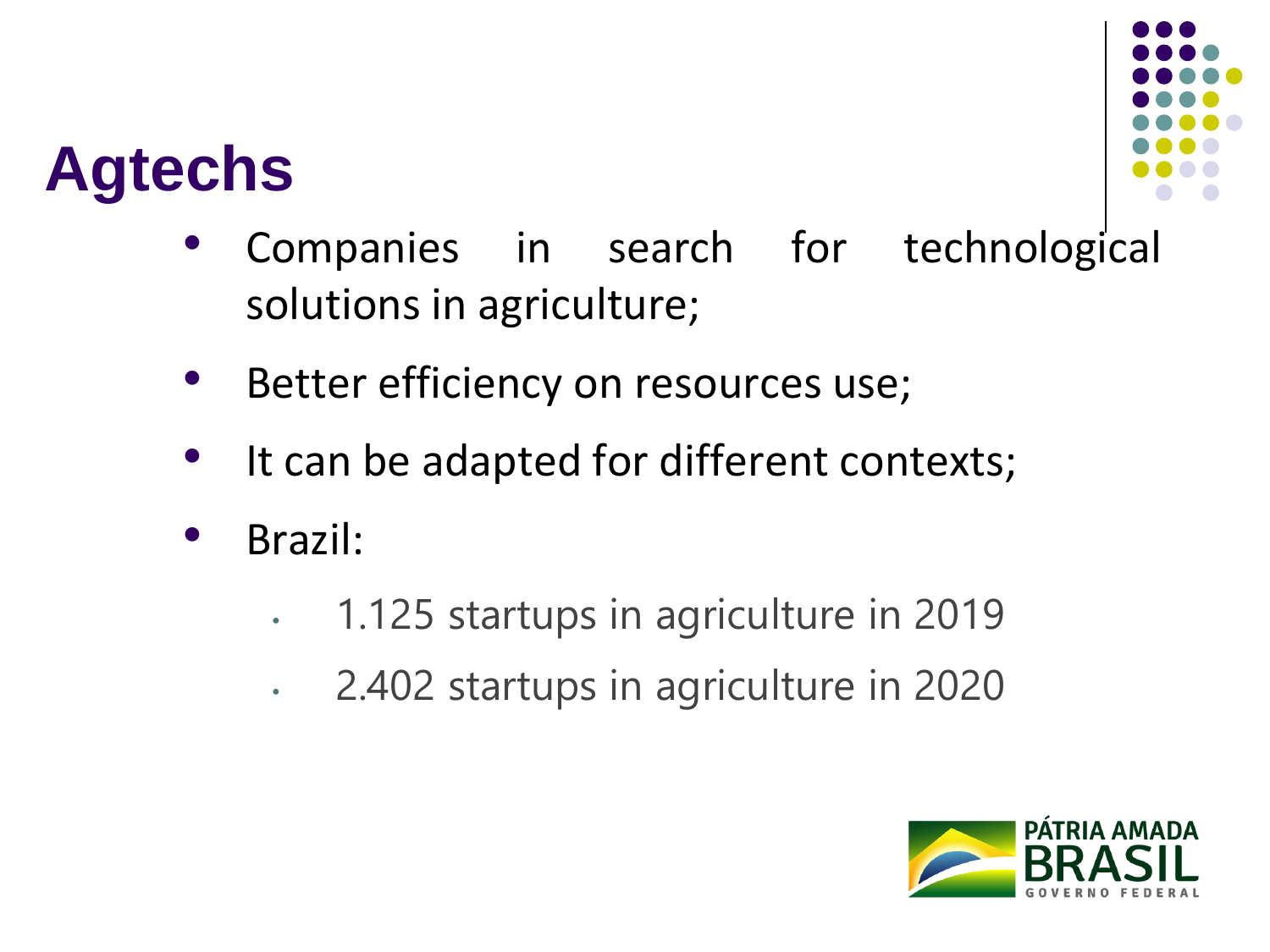#### **Thoughts on a way forward on Rural MSMEs**



- Database for exchanging rural MSMEs policies and results, including agtechs (Annex 1 of the package);
- Dialogue with Trade Facilitation for Rural MSMEs exports (Annex 3 of the package);
- Platform for technical assistance for rural MSMEs;

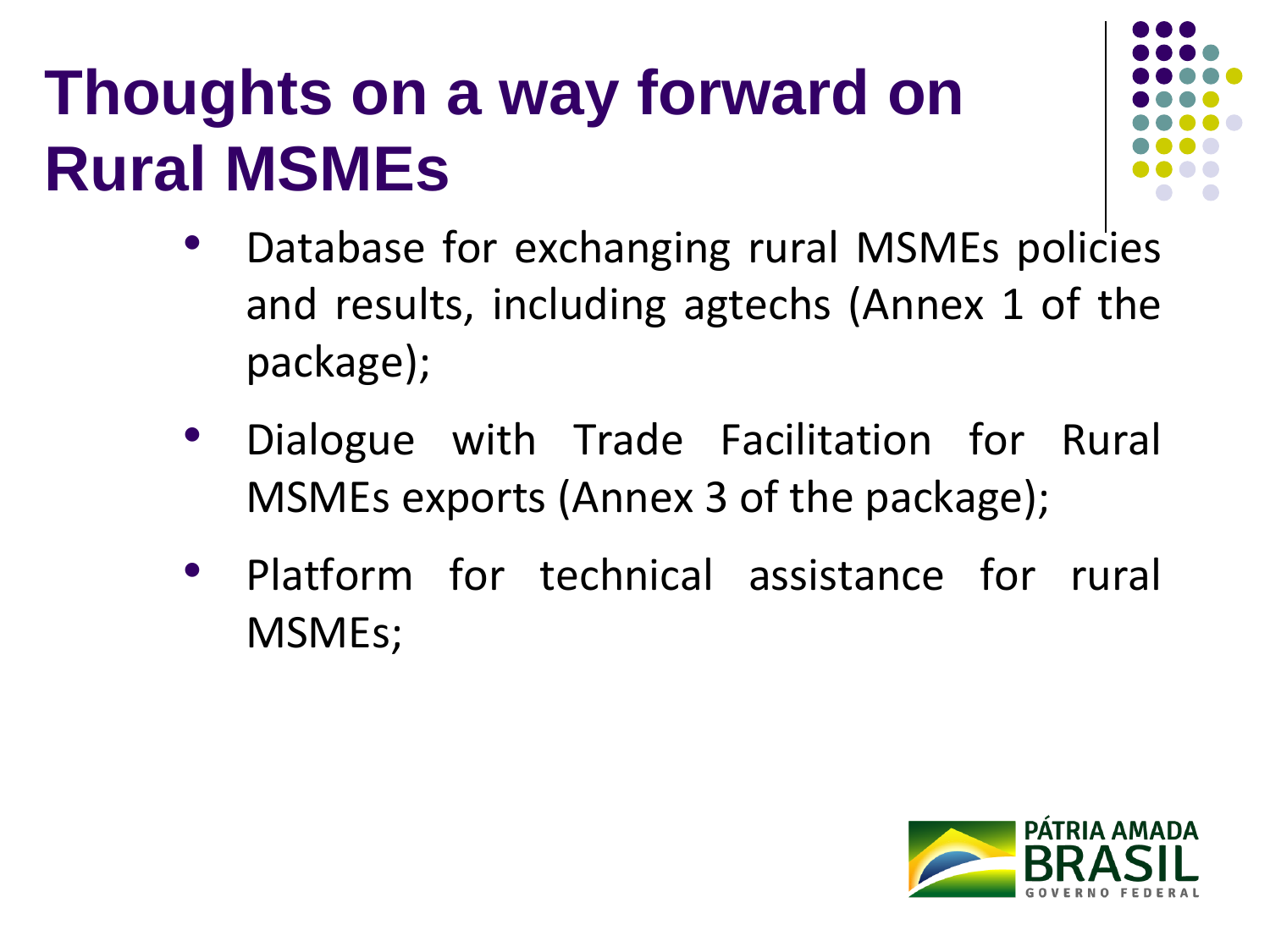



https://www.gov.br/agricultura/pt[br/assuntos/agricultura-familiar](https://www.gov.br/agricultura/pt-br/assuntos/agricultura-familiar)

Economia e Organização da Agricultura Brasileira – Fabio CHADDAD – Gen. Atlas - 2017